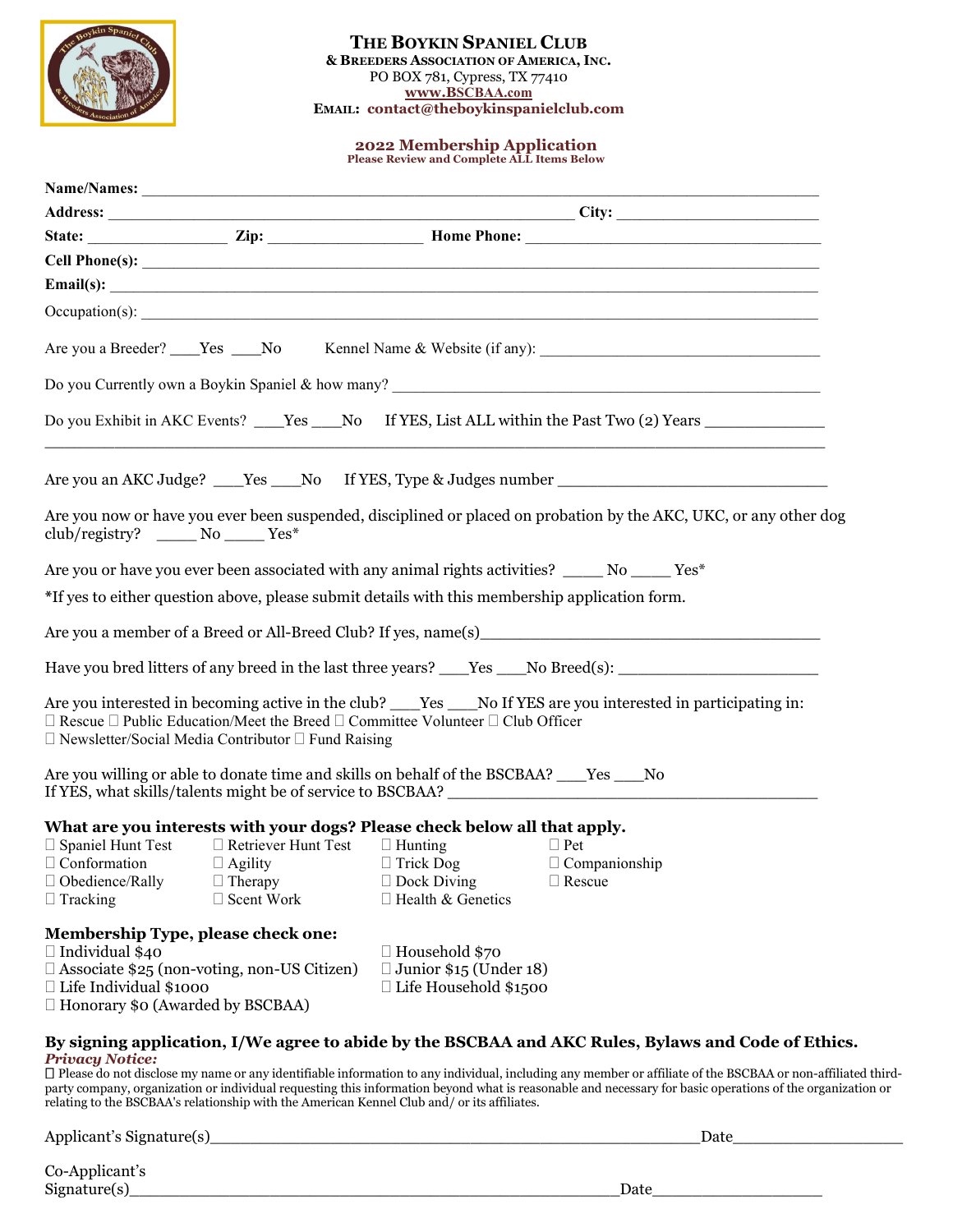#### **Please send signed application, 2 Sponsor Forms and a check for the appropriate amount to: BSCBAA, PO BOX 781, Cypress, TX 77410 OR To pay online send all documents to [finance@theboykinspanielclub.com](mailto:finance@theboykinspanielclub.com) and request a payment link for a Quick Books ACH payment.**

# *Code of Ethics*

The Boykin Spaniel Club (BSCBAA) is a non-profit organization focused on improving the health of the breed and furthering its upland hunting instincts. Any and all actions of the BSCBAA are based upon one simple, profound criteria: *Will the action be in the best interest of the breed?* The founding members of BSCBAA are all owners, trainers and breeders of Boykins who want to promote improvement in breeding practices to develop healthier, better hunting Boykin Spaniels. The BSCBAA incorporated on January 1, 2001 as a non-profit organization.

#### **Each member of the BSCBAA attests to the following CODE OF ETHICS:**

#### **Records**

I am familiar with, and follow, American Kennel Club requirements. I will keep accurate records, and retain those records for the minimum required time period. These records will include: stud service contracts, pedigrees, all litters produced and all dogs/puppies sold. I will use the Breeders Record that the American Kennel Club provides me or other written documentation to maintain these records. I will report to the Registration Offices of the American Kennel Club any person who falsifies a registration or knowingly misrepresents a pedigree.

#### **Breeding**

- I shall plan each breeding with the paramount intention of improving the breed. Both sire and dam shall be Orthopedic Foundation for Animals (OFA) or University of Pennsylvania Hip Improvement Program (PennHIP) tested for hip dysplasia, Eye Examination by a boarded ACVO Ophthalmologist with results registered with OFA or CERF, Patellar Luxation OFA Evaluation, EIC (Exercise Induced Collapse), CEA (Collie Eye Anomaly) and Degenerative Myelopathy (DM) status of both dam and sire will be tested and disclosed before breeding.
- I will only breed dogs and bitches with an OFA/PennHIP rating of MILD or better or the PennHIP equivalent and I will inform the prospective puppy buyer of those ratings.
- I will only breed dogs and bitches with OFA/CERF eye certification of NORMAL and I will inform the prospective puppy buyer of those certifications.
- I will select the stud dog and brood bitch with an eye to conformation, temperament and working instinct and ability, with a careful study of the breed standard and the principles of genetics.
- I will not breed any male or female until they are both physically and mentally mature.
- Before entering into any breeding arrangement, I will scrutinize the pedigree, conformation, and working potential of both the sire and the dam, keeping in mind the ideal of the breed. I have an obligation to refuse the breeding if, in my opinion, it is not in the best interest of the breed.
- As a responsible stud dog owner, I understand that should I refuse a breeding, I will fully explain my reasons to the owner of the bitch.
- I believe that only those dogs known to be free of serious or disqualifying defects should be used for breeding. I will not breed monorchids, cryptorchids, dogs with vicious or shy temperaments, or dogs with serious defects or disqualifications addressed in their breed standards.
- As a responsible breeder, I will refrain from using a dog that, although free from serious or disqualifying defects, consistently produces afflicted puppies.
- I will encourage/require the buyers of pet quality puppies to spay or neuter them.
- In the event of an accidental breeding where one or both parents are not OFA/PennHIP rated, or have OFA/CERF eye certifications or Patellar Luxation OFA evaluated or EIC evaluated and/or CEA evaluated and/or DM evaluated, I shall inform prospective puppy buyer and I shall place the puppy under limited registration and co-ownership. I shall not release the puppy from limited registration or co-ownership until such time that both sire and dam are OFA/PennHIP rated, OFA/CERF eye certification, Patellar Luxation evaluated, EIC evaluated, CEA evaluated and DM evaluated or the puppies are OFA/PennHIP rated, CERF/OFA eye certification, Patellar Luxation evaluated, EIC evaluated, CEA evaluated and DM evaluated or the puppy buyer provides proof of spay/neuter from their veterinarian.

#### **Health**

I will maintain high standards of health and care for my dogs and guarantee the health of my puppies at the time of sale.

#### **Sales**

I will be discriminating in the sales of my puppies and concerned with the type of homes in which they are placed. My dogs/puppies will not be sold to dog wholesalers or retailers. I will transfer all applicable registration papers at the time the purchase agreement is completed and is agreeable to both parties.

Upon the sale of a dog/puppy, I will provide the buyer with a properly executed American Kennel Club Registration Certificate or photocopy if co-owned, a diet record, an inoculation and parasite control record and health guarantee. I will refrain from releasing any puppy until it is at least seven (7) weeks old, or eight (8) weeks old if the puppy is to be shipped.

#### **Advertising**

My advertising of dogs/puppies will be factual and honest, both in substance and implication. I will avoid encouraging buyers regarding the breeding potential of a dog/puppy. I believe breeding purebred dogs involves certain responsibilities and I will not take it lightly.

#### **Exhibitor/ Breeder Relations**

I understand that exhibiting dogs is a sport, and that I am expected to express good sportsmanship in all activities. As an exhibitor, I will refrain from unnecessary criticism of other people's dogs. As a matter of ethics, I pledge to help educate the general public as well as to assist the novice breeder.

#### **Implementation**

The Code of Ethics and the following Breeder Guidelines are intended as suggestions and goals for responsible breeders, exhibitors and fanciers. Irresponsible breeding practices and disregard for the Code of Ethics and Breeder Guidelines may bar members from advertising in club newsletters, receiving club approved litter designation and participating in club tests, field trials, conformation and agility events.

Breeders are expected to police themselves in a civil and responsible manner.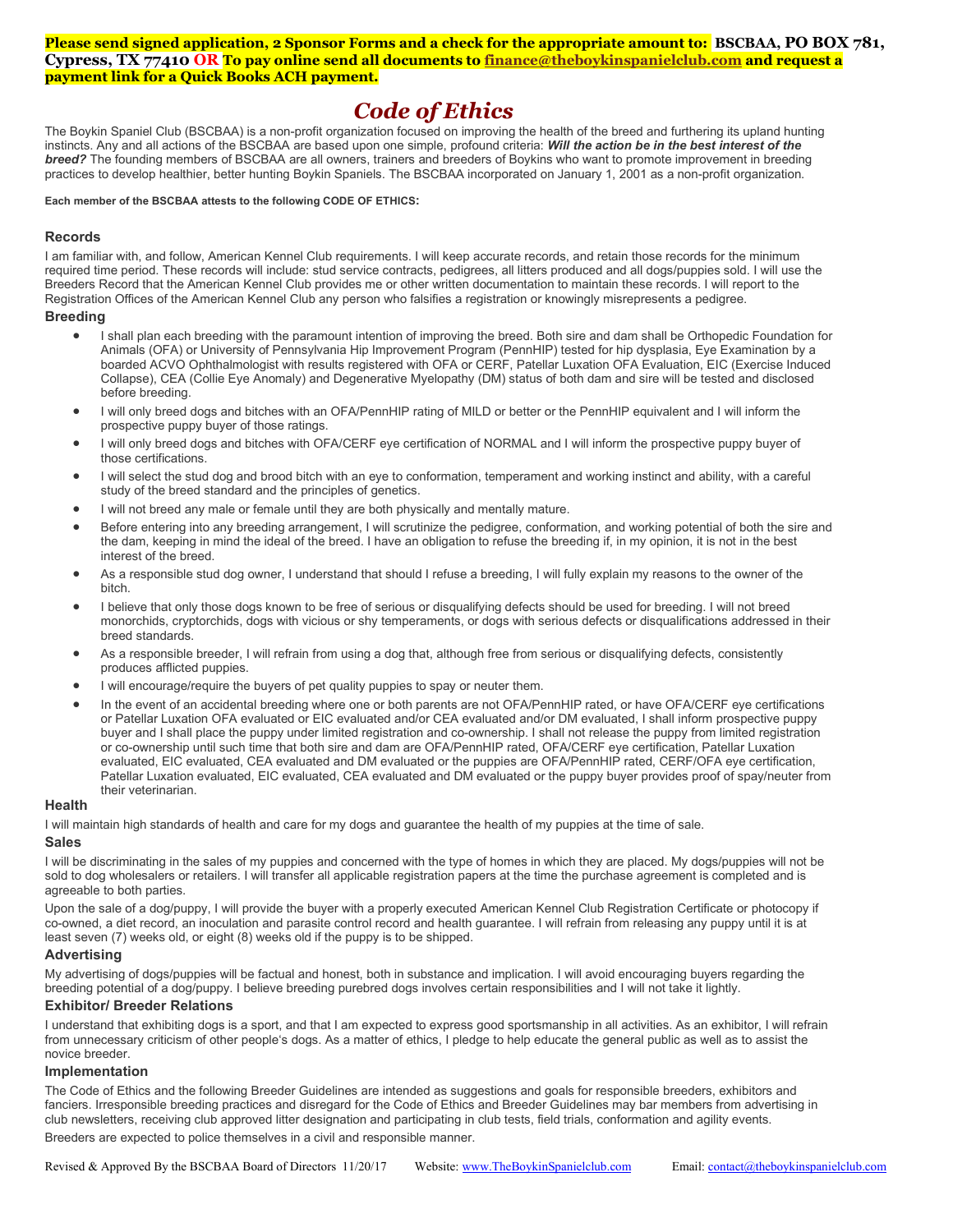## **& BREEDERS ASSOCIATION OF AMERICA, INC. NEW MEMBER SPONSOR ENDORSEMENT THE BOYKIN SPANIEL CLUB**

## Instructions:

- Membership in the BSCBAA requires two (2) sponsors. Sponsors must be current members in good standing with the BSCBAA. Member sponsors must be either an Individual, Household or Life member to sponsor.
- A sponsor must know the applicant. Household applicants may be endorsed on one (1) form.
- A minimum of two (2) members of the Board of Directors may endorse applicant(s) after interviewing.
- All applicants must be approved by the BSCBAA Board of Directors for membership.

I am pleased to sponsor the following applicant(s) for membership in the BSCBAA:

| (Please Print or Write Legibly)    |                                                                                                                          |  |
|------------------------------------|--------------------------------------------------------------------------------------------------------------------------|--|
|                                    |                                                                                                                          |  |
|                                    |                                                                                                                          |  |
|                                    |                                                                                                                          |  |
|                                    |                                                                                                                          |  |
|                                    |                                                                                                                          |  |
|                                    |                                                                                                                          |  |
|                                    | What do you know about the applicant(s) that leads you to believe that he/she/they is/are a responsible dog owner and/or |  |
|                                    |                                                                                                                          |  |
|                                    |                                                                                                                          |  |
|                                    |                                                                                                                          |  |
|                                    |                                                                                                                          |  |
|                                    |                                                                                                                          |  |
|                                    |                                                                                                                          |  |
|                                    |                                                                                                                          |  |
|                                    |                                                                                                                          |  |
|                                    |                                                                                                                          |  |
|                                    |                                                                                                                          |  |
|                                    |                                                                                                                          |  |
|                                    |                                                                                                                          |  |
|                                    |                                                                                                                          |  |
|                                    |                                                                                                                          |  |
| E-mail: $\overline{\phantom{a}}$   | Phone: _<br><u> 1989 - Johann John Stein, mars an deus Amerikaansk kommunister (</u>                                     |  |
| Mailing Address: Mailing Address:  |                                                                                                                          |  |
| What year did you join the BSCBAA? |                                                                                                                          |  |
|                                    | THE BOYKIN SPANIEL CLUB                                                                                                  |  |
|                                    | $0.00011$ mease of                                                                                                       |  |

**& BREEDERS ASSOCIATION OF AMERICA, INC.**